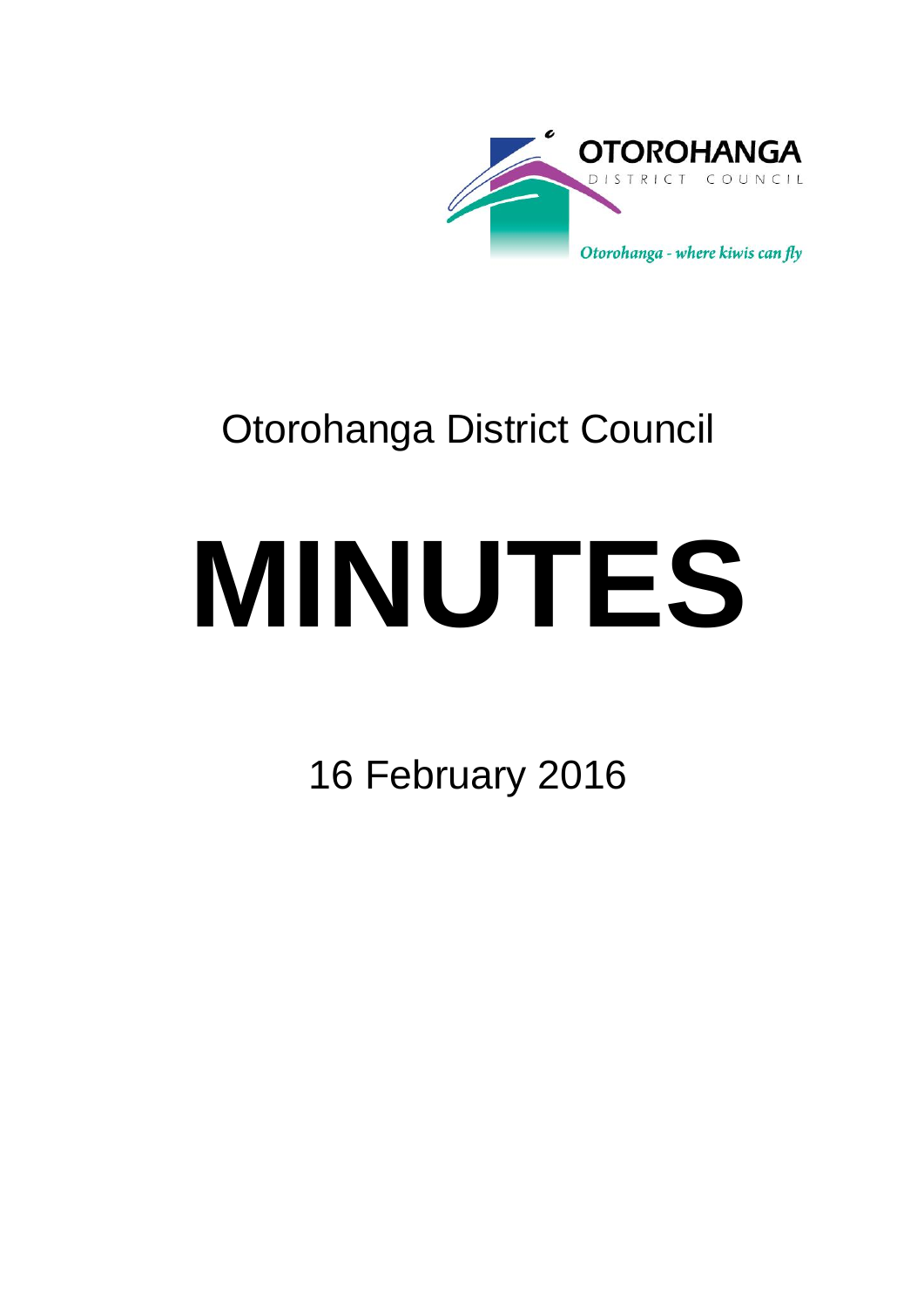### **OTOROHANGA DISTRICT COUNCIL**

16 February 2016

Minutes of an Ordinary meeting of the Otorohanga District Council held in the Council Chambers, Maniapoto St, Otorohanga on 16 February 2016 commencing at 10.10am.

## **MINUTES**

Minutes are unconfirmed and subject to amendment at the next meeting of Council.

#### **ORDER OF BUSINESS:**

| <b>ITEM</b>                                | <b>PRECIS</b> | <b>PAGE</b> |
|--------------------------------------------|---------------|-------------|
| <b>PRESENT</b>                             |               |             |
| IN ATTENDANCE                              |               |             |
| <b>APOLOGIES</b>                           |               |             |
| <b>OPENING PRAYER</b>                      |               |             |
| ITEMS TO BE CONSIDERED IN GENERAL BUSINESS |               |             |
| <b>CONFIRMATION OF MINUTES -</b>           |               |             |
| <b>REPORTS</b>                             |               |             |
|                                            |               |             |

| GENERAL                |
|------------------------|
| <b>MEETING CLOSURE</b> |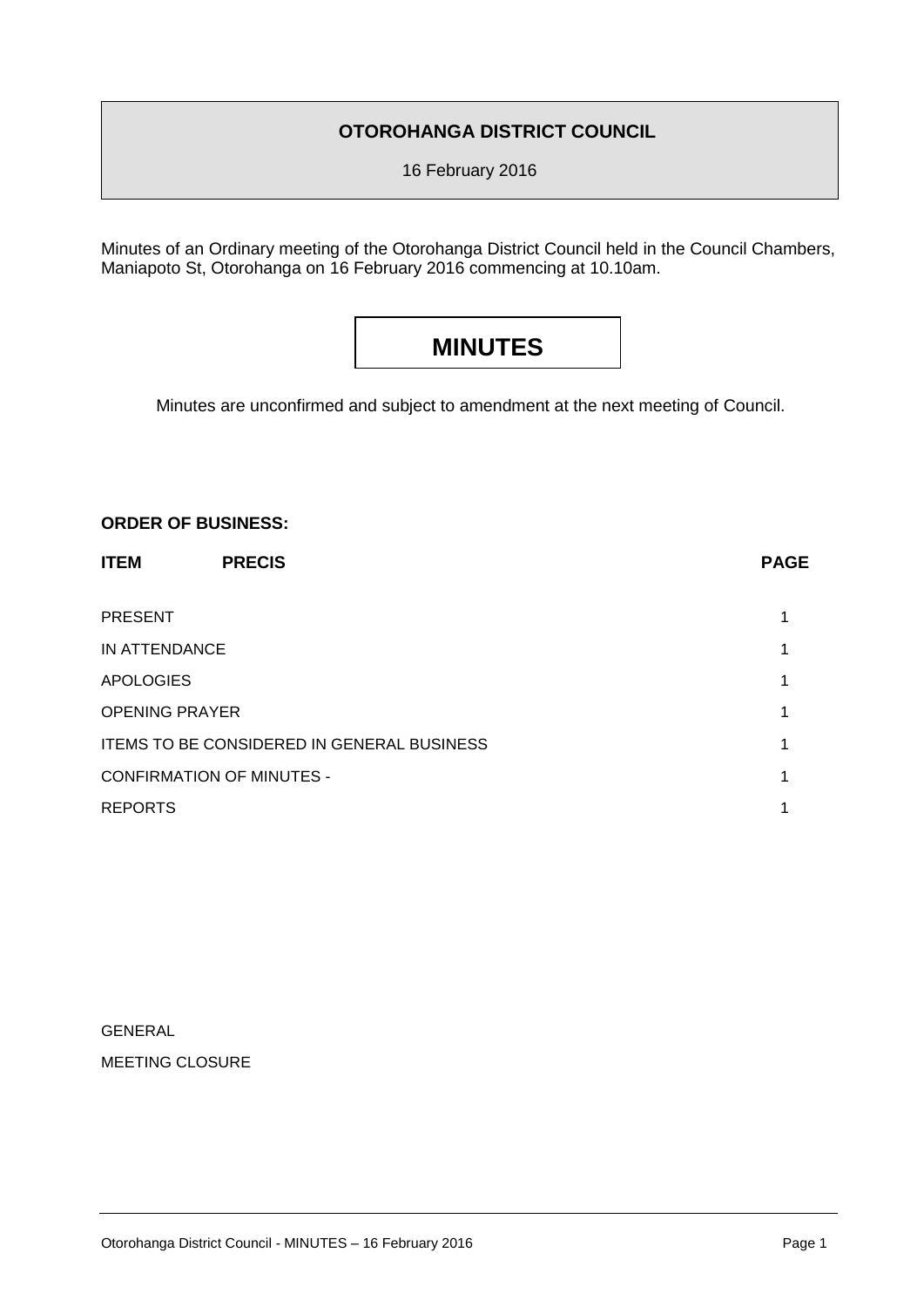#### **PRESENT**

Mr MM Baxter (Mayor), Crs, RA Klos, RM Johnson, KC Phillips, DM Pilkington (Deputy Mayor), RJ Prescott, PD Tindle and AJ Williams.

#### **IN ATTENDANCE**

Messrs DC Clibbery (Chief Executive), GD Bunn (Finance & Administration Manager), AR Loe (Environmental Services Manager), RH Brady (Engineering Manager) and CA Tutty (Governance Supervisor).

#### **OPENING PRAYER**

Cr Johnson read the Opening Prayer

#### **ITEMS TO BE CONSIDERED IN GENERAL BUSINESS**

#### **Resolved**

That the minutes of a meeting of the Otorohanga Community Board held on 28 January 2016 be considered in General Business which may require a resolution. **Cr Prescott/His Worship**

#### **CONFIRMATION OF MINUTES – 15 DECEMBER 2015**

#### **District Garden Competition**

Cr Klos reported that she has progressed the proposal of a Garden Competition and has had discussion with the owner of Tidy Gardens on the proposal. Cr Klos reported that there is some enthusiasm for the event which could be held over 3 days however it will be necessary to undertake a feasibility study.

#### **WAIKATO DISTRICT HEALTH BOARD**

Cr Klos reported she attended a workshop meeting last week on health services within the rural area. She advised that substantial research into this issue has been carried out however the figures provided have been based on admissions to hospitals and people identified by where they live. She said there is a number of Te Awamutu addresses that are being included in the Waipa District even if they are not. Cr Klos said as a result it indicates that Te Awamutu has a higher need, with the Otorohanga District being identified with less chronically ill people. Cr Klos further advised that it is necessary for the Health Board to change how it delivers health services to the rural areas.

#### **CREATIVE COMMUNITIES**

Cr Klos referred to a meeting with representatives from Creative Communities New Zealand and reported that assessment committee members need to participate more in the allocation of grants. Cr Klos expressed the opinion that there is a need for the assessment committee to meet and for council to express its requirements of the committee.

Cr Pilkington requested the amendments be made to the minutes -

- 1. Little Heros page 8 Cr Pilkington reported that she attended a medal awarding ceremony at the Waikato Museum honouring "local heros" not little heros as recorded in the minutes.
- 2. Otorohanga District Development Board Cr Pilkington referred to the Museum and Information Centre AGM in Kawhia and requested that the sentence continue to read "receives funding from the Otorohanga District Development Board to enable the facility to continue operating *as an information centre."*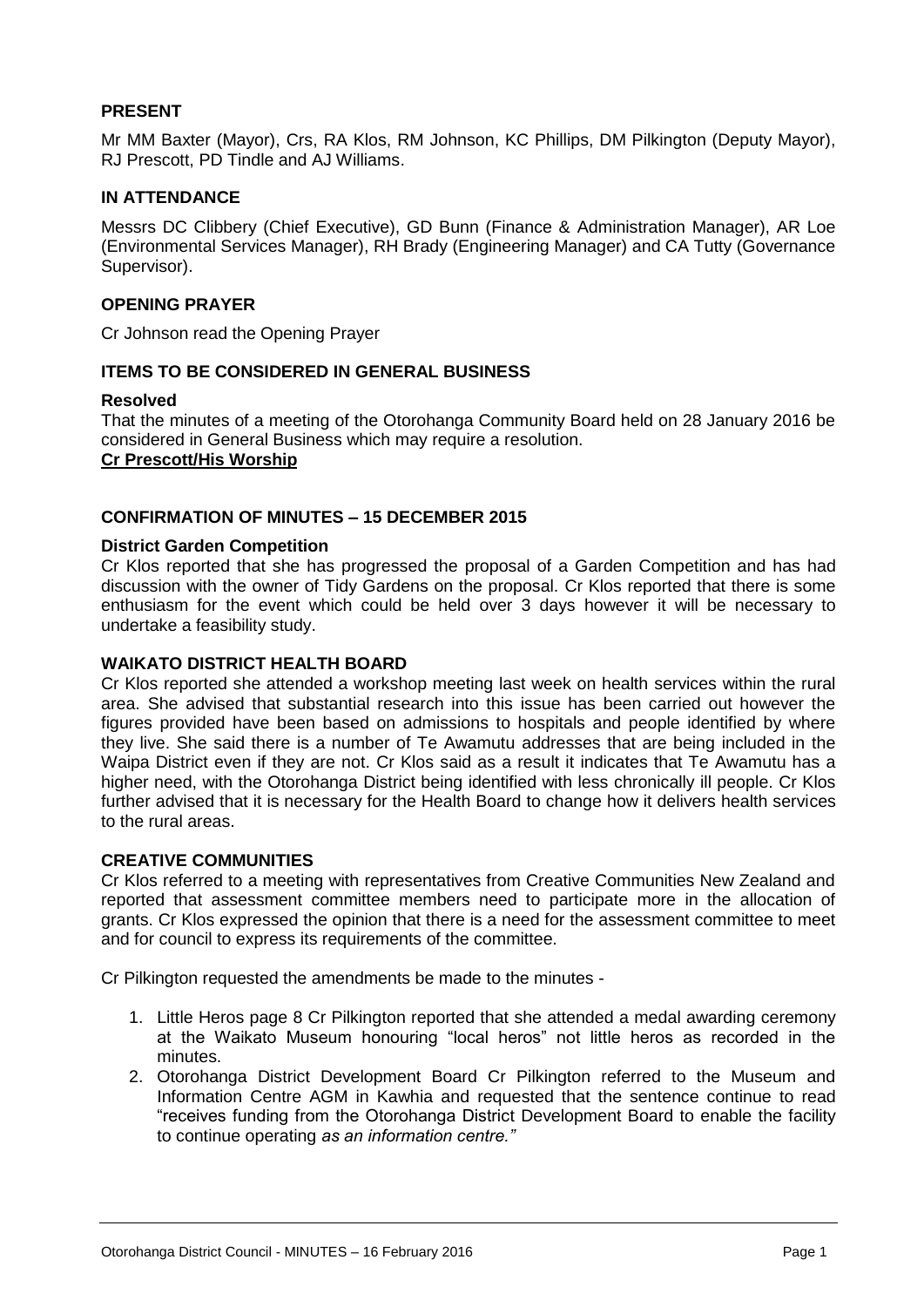3. Picnic in the Park Cr Pilkington reported that the Picnic in the Park held in Otorohanga was in support of the prevention of domestic violence not "violence against women" as recorded.

#### **Resolved**

That the minutes of the meeting of the Otorohanga District Council held on 15 December 2015 as amended, be approved as a true and correct record of that meeting.

#### **Cr Johnson/Cr Pilkington**

#### **OTOROHANGA COMMUNITY BOARD**

#### **Resolved**

That the minutes of the meeting of the Otorohanga Community Board held on 28 January 2016 be received.

#### **Cr Prescott/Cr Tindle**

#### **PROPOSED CLOSURES OF DRINKING WATER SUPPLIES**

Cr Klos declared a conflict of interest in the matter to be discussed.

Cr Klos reported that to the best of her knowledge the Arohena Rural Water Supply Committee did not request the proposed closure of the Taupaki Rural Water Supply Scheme. She advised that the members do not understand the proposal and that there are 3 properties currently using water from the scheme for household purposes, including her own property. Cr Klos reported that in respect of her own property the tank is topped up with scheme water and that the meter is erected on the tank adjacent to her house. She then informed staff of the other two properties receiving water for household purposes. Cr Klos said that the property owners concerned do not understand what the proposal means, will it involve taking the water meters out, installation of new tanks etc which will place additional costs on them. Cr Klos advised that these property owners have already contributed by way on a Capital Contribution to the scheme. She further reported that one particular property owner does not want chemicals in his household water.

The Chief Executive advised that this proposal had been made following discussion with the District Health Board. He said they were going to initiate the proposal anyway because the scheme has no disinfection. His Worship advised that we, as a Council, may become liable should people be drinking water not treated to a household standard. He said should the 3 parties defy the advice to them and they not comply then onus would be on them. The Chief Executive advised that Council would like to see their water connection to the house disconnected and a statutory declaration signed by the property owner declaring that they will not use this water for household purposes. This to be signed in front of a Justice of the Peace.

The Engineering Manager reported that he was only aware of the Klos property receiving water to the house not any other properties. Cr Klos expressed the opinion that the person who looks after the operation of the scheme should be aware of the situation. Cr Klos said that the situation should be reviewed as these property owners will incur additional expense, after contributing initially to the scheme. The Chief Executive suggested that at the points of supply to the house UV filters could be installed in order to comply with the law. Cr Klos said that these particular property owners should not be liable for this. The Chief Executive advised that there is no other funding source available. Cr Pilkington queried whether it would be possible for the property owner to take responsibility for the installation and maintenance of the UV filters. His Worship advised that it is Council's responsibility to ensure that filtration is carried out. The Engineering Manager advised that the other Arohena Schemes will require UV filtration. His Worship reported that the water at its source is not of a sufficient standard to qualify without disinfection and filtration.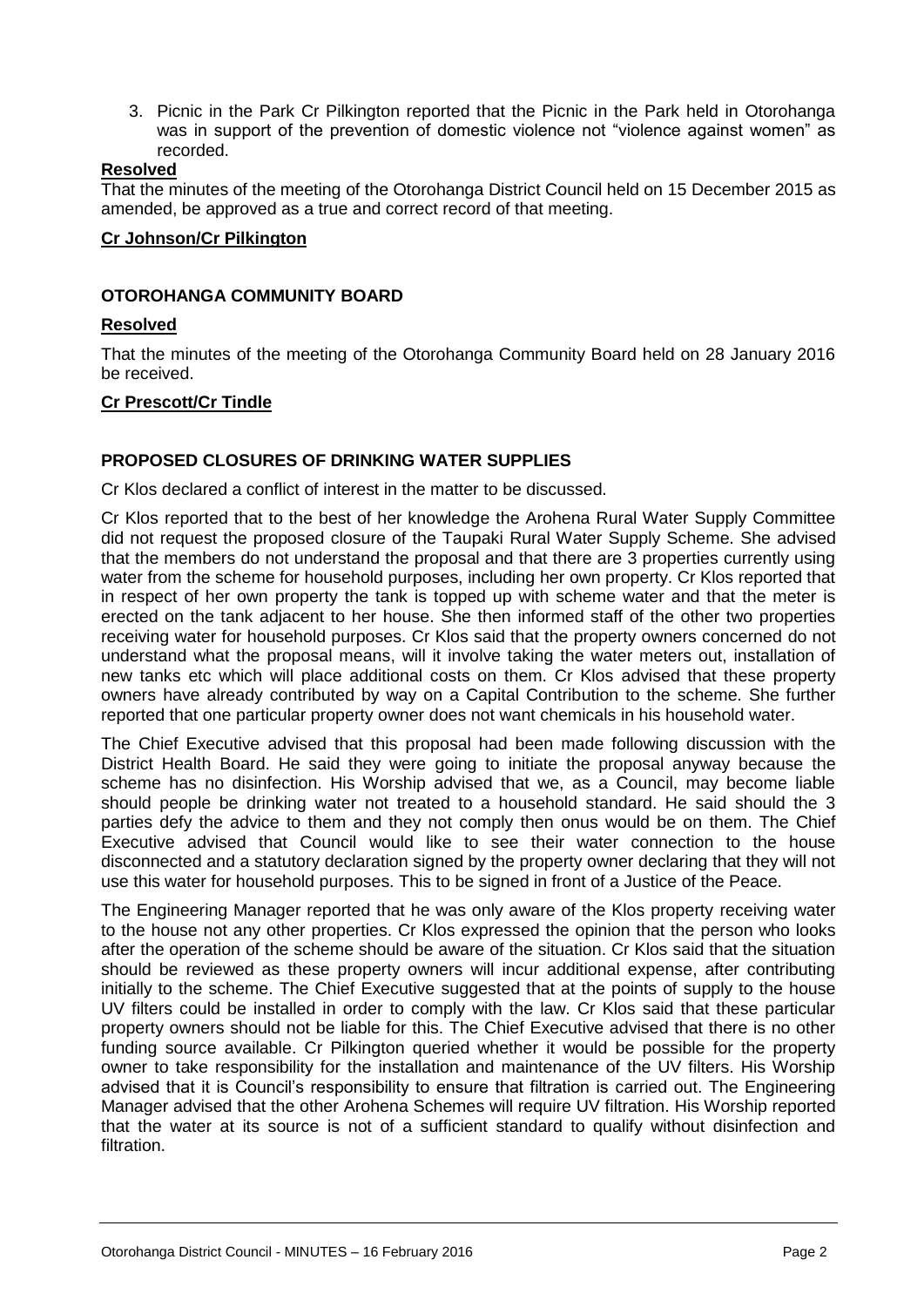Cr Klos felt that the three property owners concerned need to be personally advised of the situation. The Chief Executive suggested that there appears to be a need for a further meeting of the committee.

Members were referred back to the Chief Executive's report on the proposal that two separate referenda be undertaken in respect of the proposed closure of two ODC administered water schemes as sources of potable (drinking) water.

#### **Resolved**

- 1. That the Chief Executive's report be received.
- 2. That referenda of residential and ratepayer electors whose properties are serviced by the Ranginui Rural Water Supply Scheme is undertaken in respect of the proposal to close this scheme as drinking water supply.
- 3. That a further meeting of the Arohena Rural Water Supply Committee be convened to discuss issues relating to complying with the drinking water standards.

#### **His Worship/Cr Phillips**

#### **WI-FI FOR OTOROHANGA CBD**

The Chief Executive presented a report on a proposal to provide free Wi-Fi in the Otorohanga CBD area. He said this has been considered by the Otorohanga Community Board and its members are very supportive of the proposal however, the funding of such is controlled by Council. The Finance and Administration Manager informed members that under the Rural Broadband fund this has been split between Council and the Otorohanga Community Board. The Otorohanga Community Board's portion could be used for this purpose. Cr Pilkington advised she understood \$150,000 is from the District General Reserve Fund and \$50,000 from the Otorohanga Community Reserve Fund. The Chief Executive informed members that the Company approached Council's IT Manager on the proposal which was considered to be a wellpriced option to provide this service.

Cr Pilkington referred to Ultra-Fast Broadband which she said she is not opposed to in principle however she does have concern that should a substantial amount of money be spent in providing this service and then there is a slow uptake. She said this comes back to protocol issues. The Chief Executive agreed that the take up of Ultra-Fast Broadband at Progress Park has been disappointing however, this proposal is for travellers through the District. Cr Pilkington expressed the opinion that every effort must be made to ensure the proposal will work.

Cr Klos said she supported the proposal as this will provide a huge benefit for travellers through the District. She said however, she is not clear as to whether the rural area is subsidising a community initiative. Cr Phillips advised that a large number of people use data and if Wi-Fi is available down Maniapoto Street will it be available to all businesses. He was advised yes, it will be made available to most businesses in the CBD area. Cr Tindle reported that a number of businesses may be unable to connect to the service. The Chief Executive advised that the proposal is to capture tourists and to have the ability of providing free Wi-Fi in order that they may break their journey in Otorohanga. He said there is more than just capturing the Kiwi House this has the potential to have tourists stop and shop locally. He said appropriate signage would be erected at the state highway entrances into the town.

#### **Resolved**

That free public Wi-Fi is provided to the Otorohanga CBD area in accordance with the details contained in the Chief Executive's report dated 16 February 2016, with funding of costs to be from the District Economic Development Account.

#### **Cr Prescott/Cr Phillips**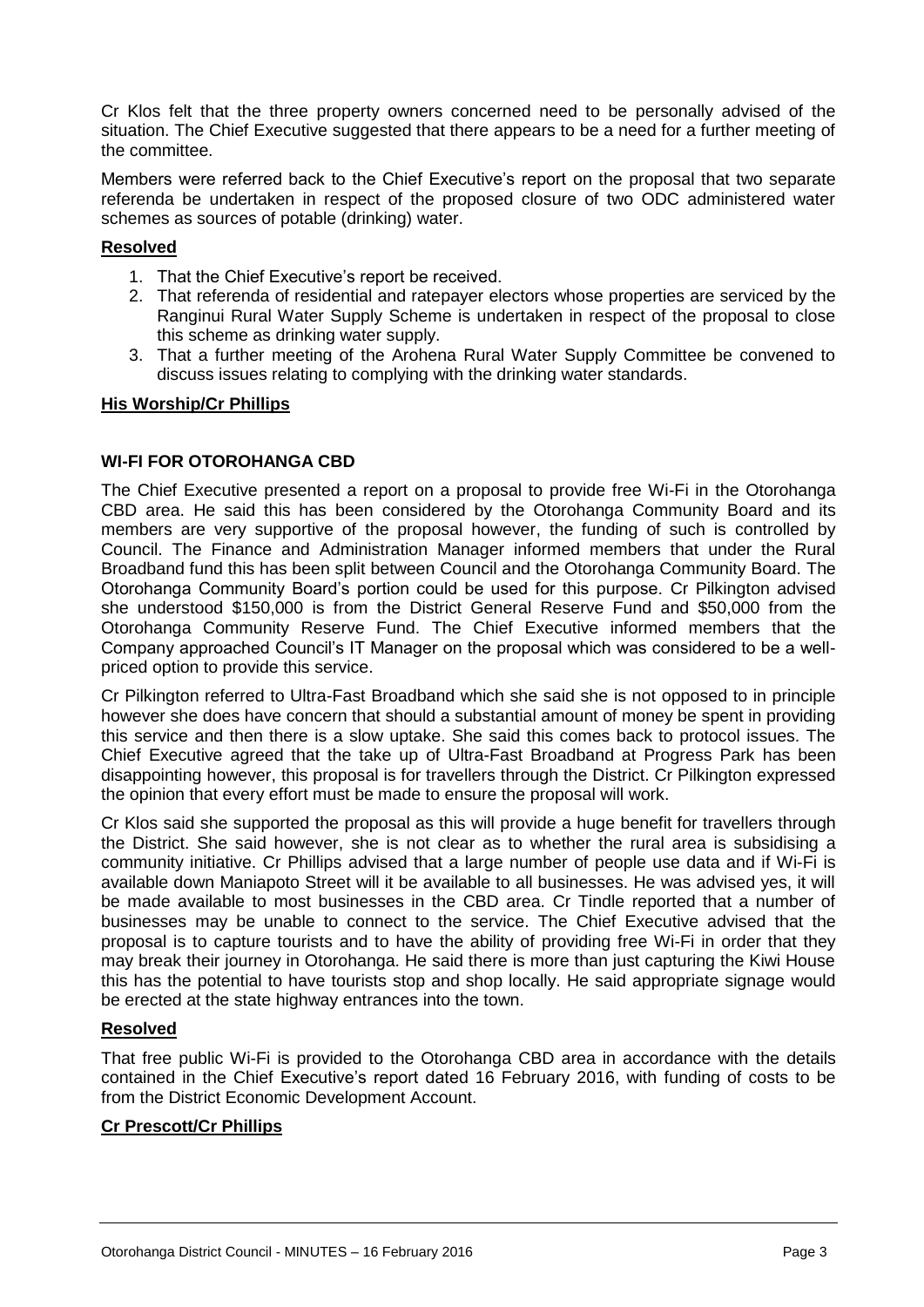#### **ELECTIONS 2016**

The Governance Supervisor presented a report on matters relating to the 2016 Local Government Elections.

#### **Resolved**

1. Pursuant to the Local Electoral Act 2001 s15, Warwick Lampp of Electionz.com be appointed as Electoral Officer for the 2016 Local Government Elections.

2. Pursuant to the Local Electoral Act 2001 s79, voting documents in respect of the Triennial General Election to be held in October 2016 are to be processed during the voting period.

#### **Cr Pilkington/Cr Johnson**

#### **APPLICATION FOR TEMPORARY ROAD CLOSURE – HAMILTON CAR CLUB – PIRONGIA WEST ROAD RALLY SPRINT**

The Engineering Manger summarised the Senior Engineering Assistant's report on an application received from the Hamilton Car Club for a road closure within the Otorohanga District, to enable the Hamilton Car Club to hold the Pirongia West Road Rally Sprint.

In reply to Cr Pilkington she was advised that road concerned will be inspected prior to and immediately after the rally. Also a road grader will be available if required.

#### **Resolved**

That approval be granted for the following road closure:

Purpose: Pirongia West Road Rally Sprint

Date: Sunday, 17 April 2016

Details of Closure: **PIRONGIA WEST ROAD** – Ten kilometres from the Pekanui, Okupata, Te Rauamoa intersection.

**Period of Proposed Closure**: 9.00am to 5.00pm

With the following conditions imposed:

- 1. Persons will be allowed through in the event of an emergency.
- 2. Hamilton Car Club is to pay an application fee of \$2,000.00 towards administration of the road closure and damage assessment to Otorohanga District Council.
- 3. Hamilton Car Club is to pay for all advertising costs in appropriate newspapers. Public notice advertisements are to be published in the Waitomo News.
- 4. Hamilton Car Club is responsible for obtaining public liability insurance (and paying the cost thereof) to a minimum value of \$2,000,000. This is required to indemnify Council against any damage to property or persons as a result of rally activities during the road closure period.
- 5. Hamilton Car Club is to comply with the objection provisions contained in the Transport (Vehicular Traffic Road Closure) Regulations 1965.
- 6. Hamilton Car Club is to liaise, and provide evidence of liaison with all operators and businesses that may be affected by the road closures.
- 7. Hamilton Car Club is to consult with all residents of all properties on the roads intending to be closed and also residents on roads connecting with the roads intending to be closed, including any no exit roads. Two mail drops to residents are also to be carried out. All initial mail drops to residents are to be approved by Council staff before distribution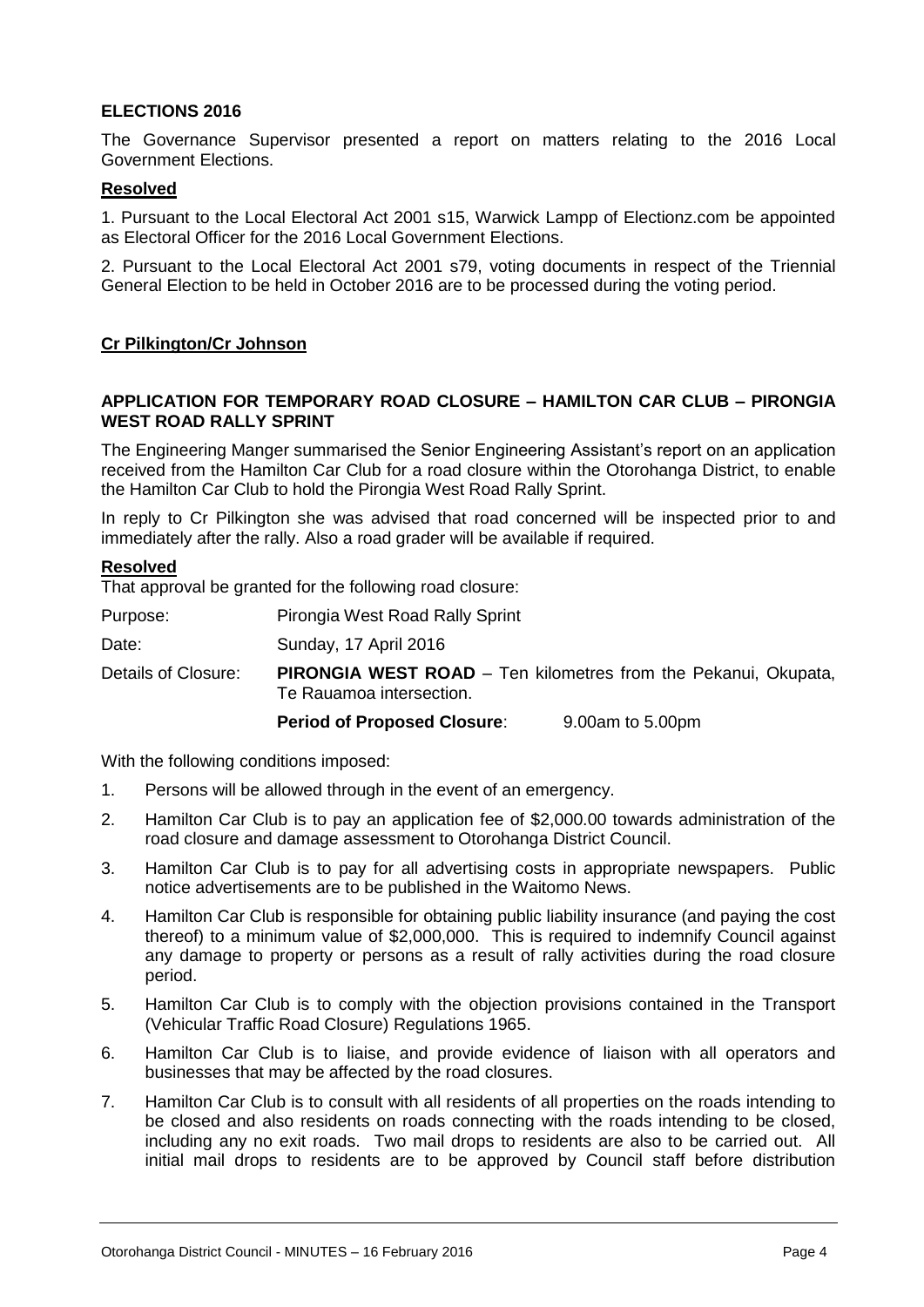commences. The subsequent mail drop is to be completed no later than ten full days before the proposed closures.

- 8. Hamilton Car Club is solely responsible for signposting and policing of the roads to be closed, to ensure that only vehicles connected with the event have access to the road closure areas. This includes arranging the delivery, erection and staffing of all road closure barriers and the removal thereof after closures. All gates and entranceways are to be taped and tape is to be removed thereafter.
- 9. Signs advising of the road closures are to be erected at the start and end of the closed portions of roads and on each intersecting road two weeks prior to the road closure. All signs are to be removed immediately after the closure. A Hamilton Car Club representative is to meet with Council Engineering staff regarding the required signs format, size, location and quantity of signs for approval before they are manufactured and erected.

#### **Cr Pilkington/Cr Prescott**

#### **PLANNING REPORT FOR OCTOBER – DECEMBER 2015**

The Environmental Services Manager presented a report on Resource Consents granted under Delegated Authority for the period 1 October to 31 December 2015.

In reply to Cr Pilkington regarding consents being identified as "District Wide" the Environmental Services Manager replied that these two relate to the Land Use Applications submitted by the Waikato Regional Council and Waipa Networks.

#### **Resolved**

That the Planning Report for October to December 2015 be received.

#### **His Worship/Cr Pilkington**

#### **ENVIRONMENTAL HEALTH OFFICER/LIQOUR LICENSING INSPECTORS REPORTS – JULY TO DECEMBER 2015**

The Environmental Services Manager summarised the Environmental Health Officer/Liquor Licensing Inspectors reports for the period July to December 2015.

The Environmental Services Manager informed members that staff and food businesses were making the transition to requirements under the new Food Act 2015. He said a lot of new information has been received from the Ministry and this has been passed on to the relevant operators. He said Council has a statutory requirement to enforce the legislation, the first transition period ending on 31 March 2017 at which time 9 local businesses will be required to comply with the new regulations.

#### **Resolved**

That the Environmental Health Officer/Liquor Licensing Inspectors reports for the period July to December 2015 be received.

#### **Cr Tindle/Cr Johnson**

#### **HEALTH AND SAFETY REPORT**

Council's Health and Safety Advisor Robyn Hodges attended the meeting and presented a report advising Councillors of Council's processes, status and recent actions in relation to issues of Health and Safety. Ms Hodges informed members that she is looking forward to her new role and advised that she has previously had some training in Health and Safety matters. She said numerous regulations are changing under the Act and that a substantial amount of auditing will be required. The Officer advised that Council does not store a huge amount of hazardous substances.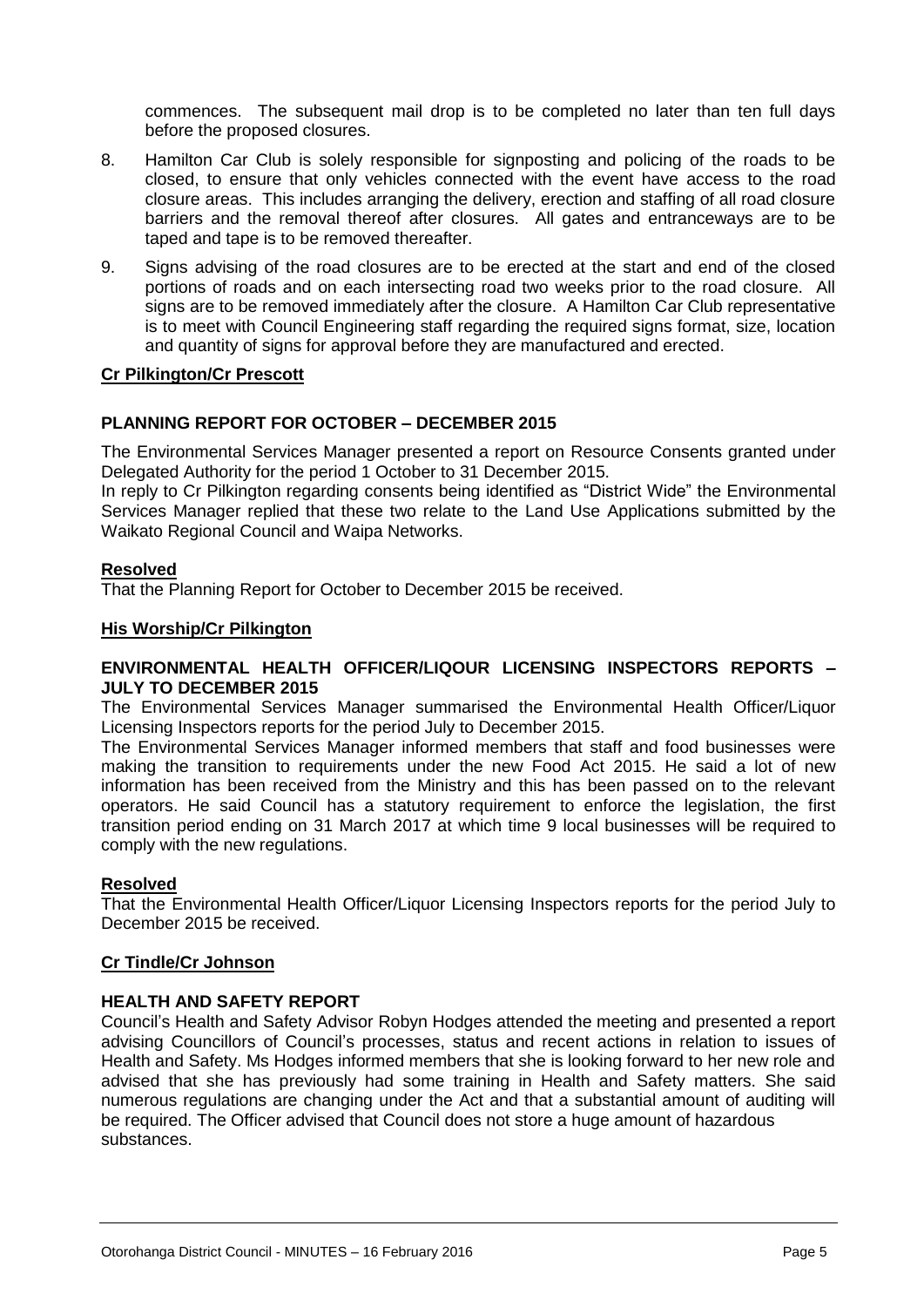Cr Klos suggested that Councillors should receive a report on a regular basis of staff accidents and incidents. She said this will assist in identifying the health and wellbeing of Council staff. The Chief Executive replied it is intended reports be on a 6 monthly basis. He envisaged ongoing dialogue on matters relating to Health and Safety.

#### **Resolved**

That the Health and Safety Advisor's report dated 16 February 2016 be received. **Cr Phillips/Cr Klos**

#### **DISTRICT BUILDING CONTROL OFFICERS REPORT – 1 OCTOBER TO 24 DECEMBER 2015**

The Environmental Services Manager summarised the District Building Control Officer's report for the period 1 October to 24 December 2015.

The Environmental Services Manager reported that there is substantially more investment being carried out at the Waikeria Prison. In reply to Cr Phillips regarding prison population numbers he was advised that the national muster is on an upward trend however, Waikeria is currently trending downwards. Members were advised that it is expected the prison population at Waikeria will go down to 480 inmates.

Cr Prescott informed members that private businesses are going into Correction Facilities to carry out work focused training for prison inmates.

#### **Resolved**

That the District Building Control Officer's report for the period 1 October to 24 December 2015 and annual summary be received.

#### **Cr Prescott/Cr Phillips**

#### **ROUTINE ENGINEERING REPORT – NOVEMBER 2015 TO JANUARY 2016**

Engineering Officer David Brown attended the meeting and presented that part of the Engineering Report relating to roading matters.

Cr Pilkington queried the completion date for the Hauturu slip work. The Engineering Officer undertook to get back to Cr Pilkington however, he said there will be no road closure involved.

Cr Klos referred to the recent resealing work on Waipapa Road which she said is of a very good standard however this has certainly increased the speed of vehicles using the road.

Cr Phillips referred to Contract 1009 – LED Streetlight Upgrade and advised that this proposal had been put out for trial however nothing has been heard of since. The Engineering Officer advised that the LED lighting provides more light distribution onto the road. He said it contains the light within a defined area. The Engineering Officer further advised that the project design is out for tender to four recommended designers for both the Otorohanga and Kawhia communities.

Cr Phillips referred to wattage of the bulbs and queried whether their electricity usage has been tested. The Engineering Officer replied no. He further reported that there has been no maintenance issues with the new lighting. Cr Tindle queried whether the design of the LED lighting would be suitable for installation on the existing poles. The Engineering Officer replied that the type of bulb is arrived at by a category design required for that particular road. Cr Tindle queried the possibility that there may be extra costs involved. The Engineering Officer advised that Council will have the capability to control the lights including the ability to turn these down. He further advised that of the four recommended designers approached all have submitted tenders.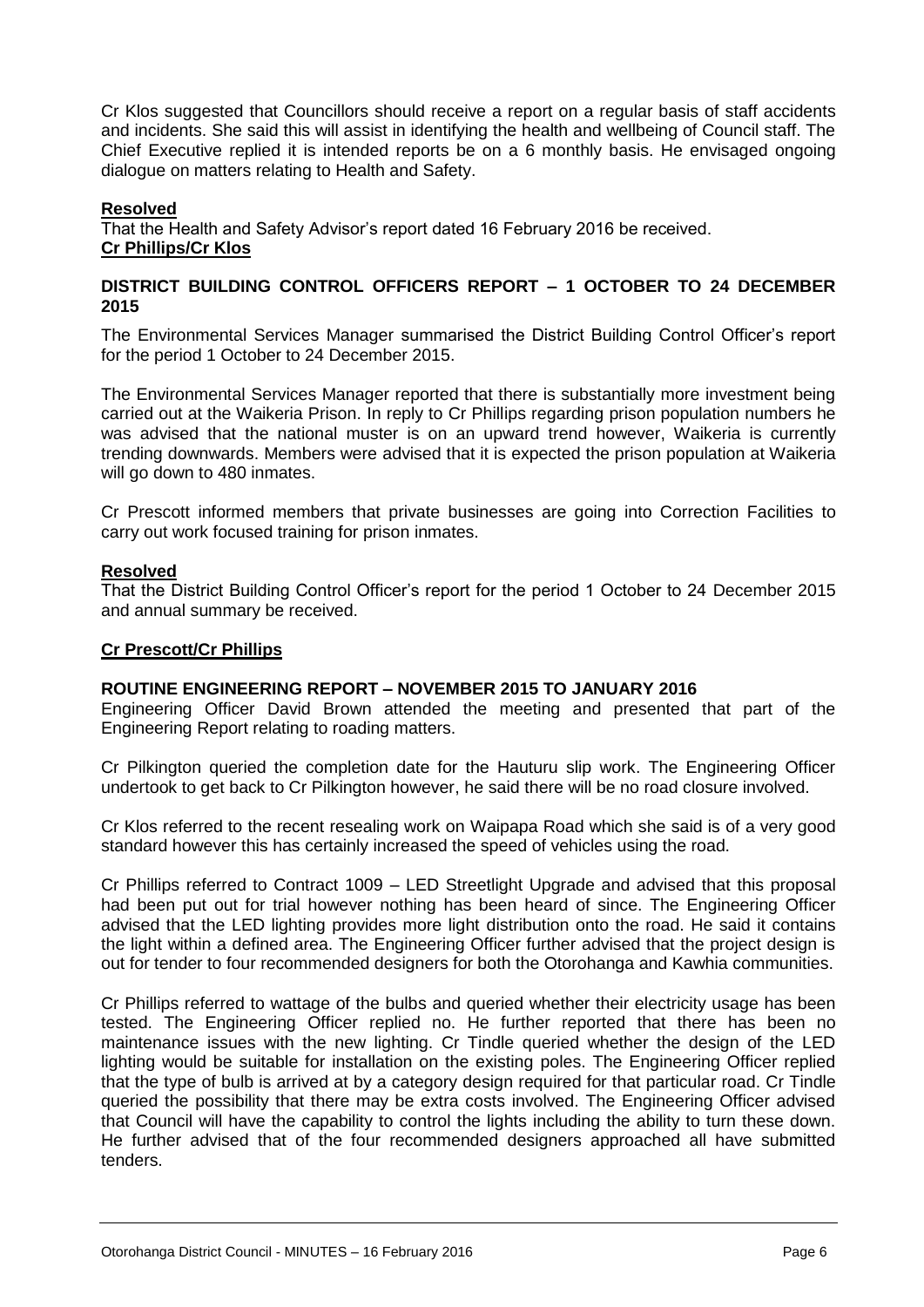#### **PROJECTS AND DESIGNS**

The Engineering Manager continued with the presentation of the report on Projects and Design.

#### **CONTRACT 997 HARBOUR ROAD SEALED SMOOTHING**

The Engineering Manager informed members that there has been an issue with the moisture content however the Contractor has been taking samples for testing. He said the Contract is behind programme however, this is a contractual matter.

#### **LOCAL FLOODING 27 JANUARY 2016**

Discussion was held on the surface flooding following substantial rainfall on 27 January 2016. Cr Tindle queried whether there was any other areas where the water did not get away. The Engineering Manager replied that the water did reside very quickly and that an inspection of the pipes was undertaken to ensure these were not blocked. He said the volume of water falling within a short time was the main issue. Cr Phillips queried whether the Engineering staff were happy with the cleanliness of the culvert grates as he wondered whether Council had been remiss in ensuring these are kept clear of debris. The Engineering Manager replied that due to the down pour this carried a substantial amount of debris onto the grates. Cr Prescott expressed the opinion that he failed to see how the system could cope with the amount of rain. The Chief Executive reported that some catchpits were blocked however all the pipes were also full of water, so it was never going to be able to easily flow away.

#### **PARKS AND RESERVES**

Cr Prescott referred to the picnic tables erected at the Weir and requested next year could staff ensure that the grass is cut in this area. He said it is difficult to see the tables and children in the area.

Cr Prescott referred to the Reg Brett Reserve and the installation of a drinking fountain. He said the previous drinking fountain had been vandalised. The Engineering Manager advised that this particular drinking fountain is supposed to be vandal proof.

#### **WAIPAPA RESERVE**

Cr Klos referred to an incident at the Waipapa Reserve and questioned who will be responsible for paying the cost of a digger to bury the possum bodies dumped there. Cr Klos reported that the recently planted trees are doing ok and that it is the intention to progress further with tree planting in the area. She said however, there is evidence of people still trying to remove rocks from the area.

Cr Klos reported that the Waikato River Trial people have their own toilet facility over at the Waipapa Dam however, they do require provision of drinking water. Cr Klos suggested that they have discussion with Mighty River Power on this matter. The Chief Executive advised that Transpower have a Community Support Fund available and that he has commenced an application for assistance. He said their fund covers projects such as reserve development and therefore could include further stages of planting.

Cr Pilkington referred to a Kawhia Community Board meeting where the installation of a drinking fountain for the foreshore was raised. The Engineering Manager stated that a sum had been included within next year's estimates for this.

Members were informed that although there is a stop sign at the intersection of Tutunui Street and Orahiri Terrace there is no road markings.

#### **Resolved**

That the Engineering Managers' report dated 16 February 2016 be received.

#### **His Worship/Cr Pilkington**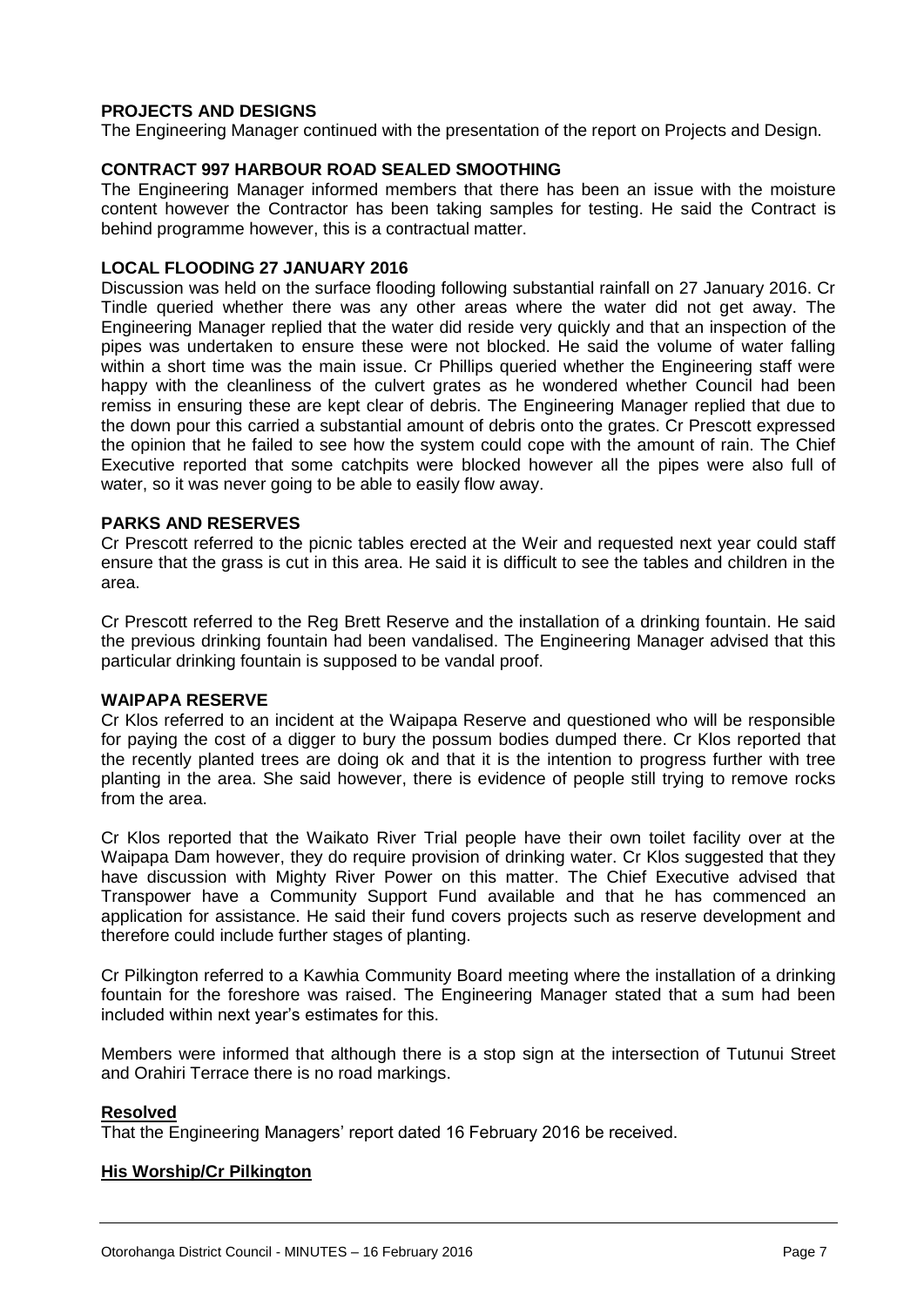#### **DRAFT MANAGEMENT ACCOUNTS FOR THE PERIOD ENDING 31 DECEMBER 2015**

The District Accountant attended the meeting and presented the Draft Management Accounts for the period ending 31 December 2015. He answered/and or noted members queries.

During discussion it was agreed that the District Accountant, under Democratic Process, change the wording "refreshment" to "catering". It was also agreed that the balance date be changed from 30 June to "end of period".

The Finance and Administration Manager referred to Cr Tindle's queries on the state of the accounts and advised that under the Waikato LASS there is an initiative concerning internal audit functions. He said this Council has expressed an interest in this initiative. Tenders have been invited from interested parties and will be assessed through the LASS.

The Chief Executive referred to the reliability of the figures provided in the accounts and advised that he went through these particular accounts which took 12 hours of his time. He said as a result he did not find anything of a substantial nature and questioned whether there is any benefit in providing such detail to members.

#### **LUNCH AND ADJOURNMENT**

Council adjourned for luncheon at 12.48pm and resumed at 1.20 pm

#### **GENERAL**

#### **EASTERN DISTRICT TOUR**

Cr Klos again raised the suggestion of a visit by Councilors to the eastern side of the District. She said as result of such a tour members will have a better appreciation of what the eastern side has to offer.

#### **INTERSECTION LIGHTING**

Cr Klos raised the matter of street lighting being provided at significant intersections such as Seafund/Bayley Road and Lethbridge/Bayley Road intersections. It was agreed that this suggestion be considered in the forthcoming estimates.

#### **MANIAPOTO STREET VERANDAS**

Cr Klos referred to the state of a particular shop veranda in Maniapoto Street and queried whether this has been identified. The Environmental Services Manager replied that the owner was written to approximately a year ago and that he will follow up on the matter.

#### **COUNCIL/KCB RELATIONSHIP**

Cr Klos reported that she is not impressed with current relationship which exists between the Council and the Kawhia Community Board. She suggested meetings be held with ratepayers in order to provide a good working relationship with Council. Cr Klos referred in particular to those property owners who have holiday houses in the area to give them an opportunity to attend. Cr Pilkington referred to the public consultation on the proposed boardwalk and advised that many out of town rate payers attended these meetings.

#### **WAIKATO SPORTS COORDINATOR**

The Finance and Administration Manager reported that a meeting will be held with Sport Waikato this Friday to consider the job description for the position of Sport Co-Coordinator for the District. The Chief Executive advised that from this Council's perspective this will only be a part time position however, consideration will need to be given to the supply of a suitable vehicle.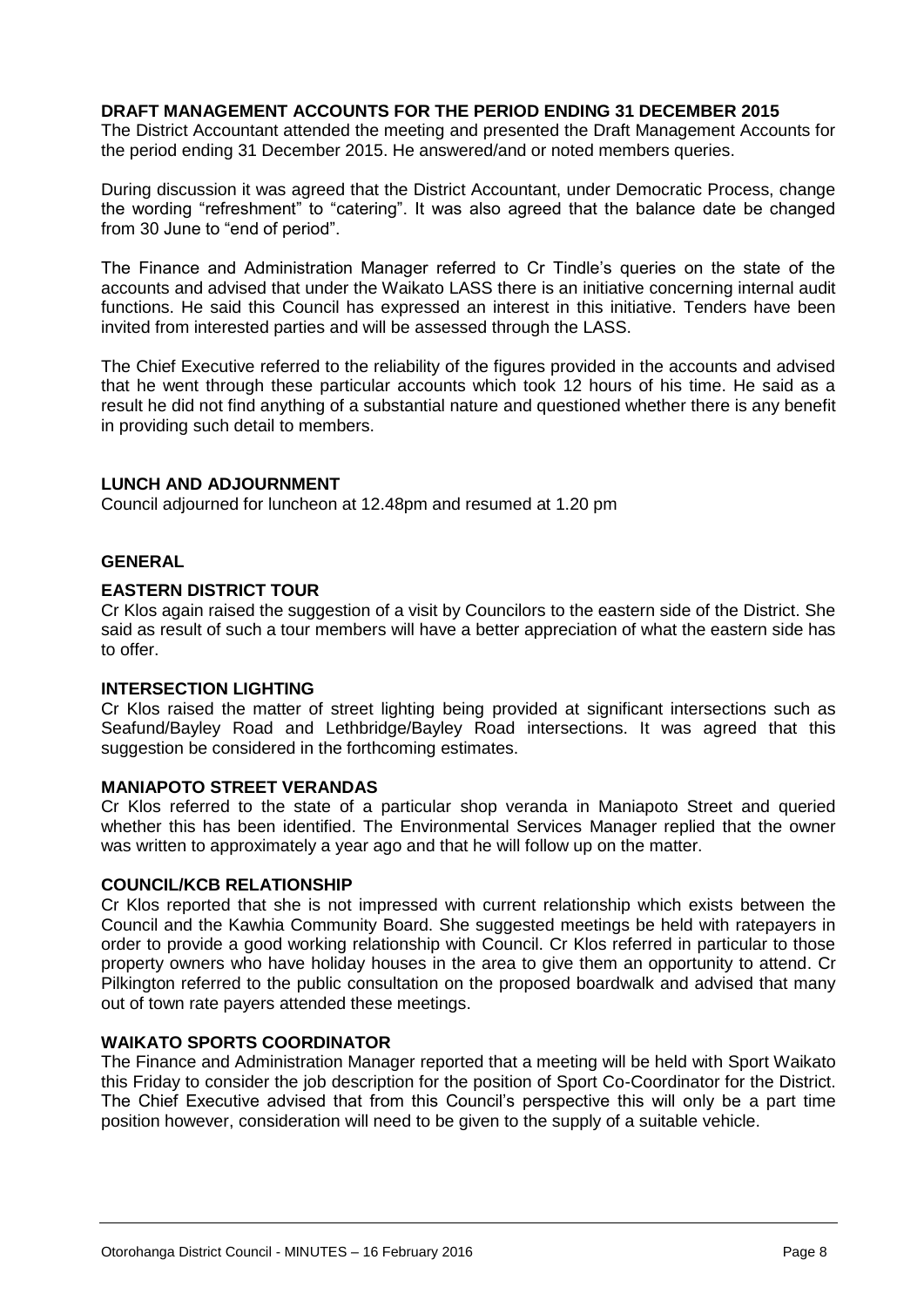#### **KAWHIA KAI FESTIVAL**

Cr Pilkington reported that the recent Kawhia Kai Festival was extremely well organised and extended congratulations to all those involved. She said she understood there was between 5000-6000 people attended during the day.

#### **WAIHARAKEKE BRIDGE**

The Engineering Manager undertook to follow up on the erection of signage at this bridge.

#### **KAWHIA SIGNS**

Cr Pilkington again reported on State Highway 31 where there are two large signs directing travellers to Raglan however, from the other end, there are no signs directing travellers to Kawhia from State Highway 23. She said this matter was raised at a meeting of the Kawhia Community Board on 2 October 2015.

#### **MAIN NORTH ROAD FOOTPATH**

Cr Phillips reported that the existing footpath up Main North Road comes to an end before it continues on, on the other side of the road. He said this creates a dangerous situation in particular for children crossing the road. The Environmental Services Manager advised that a Resource Consent had lapsed as the subdivision concerned did not proceed. He said the issue is over the ownership of the land. Members were advised that this area is in a 70 km/hr zone. The Chief Executive expressed the opinion it is desirable for this situation to be looked at.

#### **SPEED INDICATORS**

Cr Phillips expressed the opinion that consideration should be given to installing speed indicator signs at the three State Highway entrances into town. The Chief Executive advised that NZTA (owner of the units) has a policy of moving such units around the region. He said it will be back in this area at some point. It was suggested Council could look into the cost of obtaining its own unit.

#### **HARVEST CENTRE**

Cr Phillips referred to the closure of the Harvest Centre in Otorohanga and advised that this has encouraged more children into the local library. He asked whether this has created any problems.

#### **DOG CONTROL**

Cr Phillips queried how the Dog Control activities were coping without a contractor. The Environmental Services Manager replied that staff have managed the "hot spots" however other matters are just muddling along.

#### **PROPOSED CAMPERVAN SITE**

Cr Prescott queried what progress has been made in the provision of a campervan site. The Chief Executive replied the applicant is referring the proposal to their national office.

#### **PROGRESS PARK**

Cr Prescott referred to a ratepayer who has recently sold his business in Progress Park having received an account for a final water meter reading. He said to have this carried out it cost the rate payer \$100. Cr Prescott had informed the ratepayer that he would raise the matter at the next meeting of Council, this he has done. The Chief Executive advised that the \$100 charge is set under Council's fees and charges and covers a staff member when they are required to read a meter out in the rural area. He said in this case, within the community perhaps a lower fee could be introduced. Members were informed that there is also the matter of administration to consider. It was suggested Council charge \$50 to read meters within a close proximity to town.

#### **RONNIE'S CAFE**

Cr Prescott reported that the fence issue behind Ronnie's Café has been resolved with all parties arriving at an agreement.